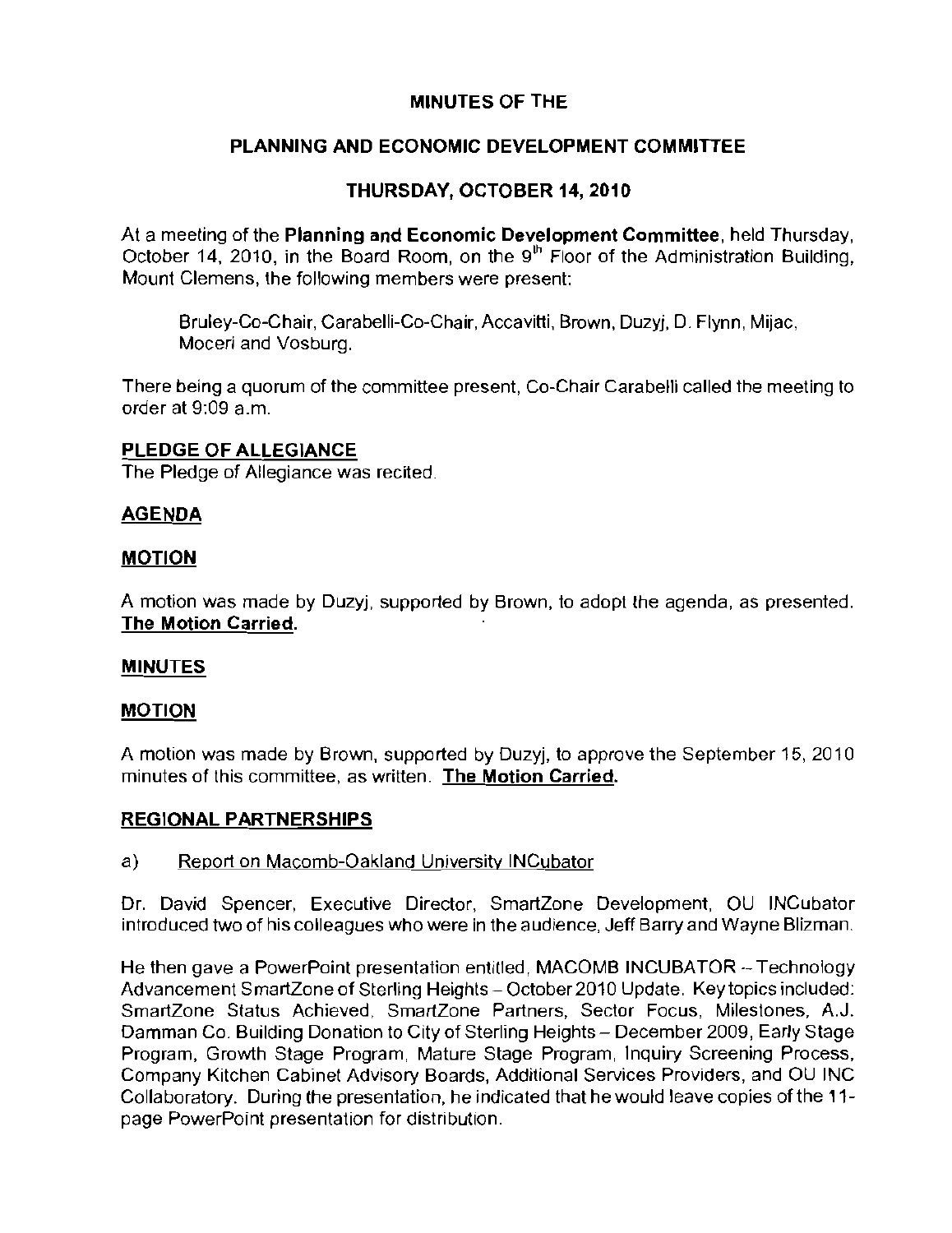### MOTION

A motion was made by Brown, supported by Mijac, to receive and file the Macomb Oakland University INCubator report from Dr. David Spencer, Executive Director of Macomb-Oakland University INCubator.

The following commissioners spoke: Brown and Duzyj.

Co-Chair Carabelli called for a vote on the motion and The Motion Carried.

### COMMUNITY DEVELOPMENT

a) Update on Neighborhood Stabilization Program

Mike Rozny was present to answer questions.

### MOTION

A motion was made by Brown, supported by Accavitti, to receive and file the status report on the Neighborhood Stabilization Program.

The following commissioners spoke: Carabelh and Brown.

Co-Chair Carabelli called for a vote on the motion and **The Motion Carried.** 

b) Monthly Report from Solid Ground

Mike Rozny reported that per Solid Ground's director, they are at 90% occupancy. On the overhead drop down screens, he displayed the note he received from the director of Solid Ground for commissioners viewing.

### MOTION

A motion was made by D. Flynn, supported by Moceri, to receive and file the monthly report from Solid Ground. The Motion Carried.

### PLANNING

a) Update on County-wide Trail Plan

A poster board entitled, Macomb County 70 Mile Regional Trail Loop was displayed.

John Crumm gave an update on the status of trail projects.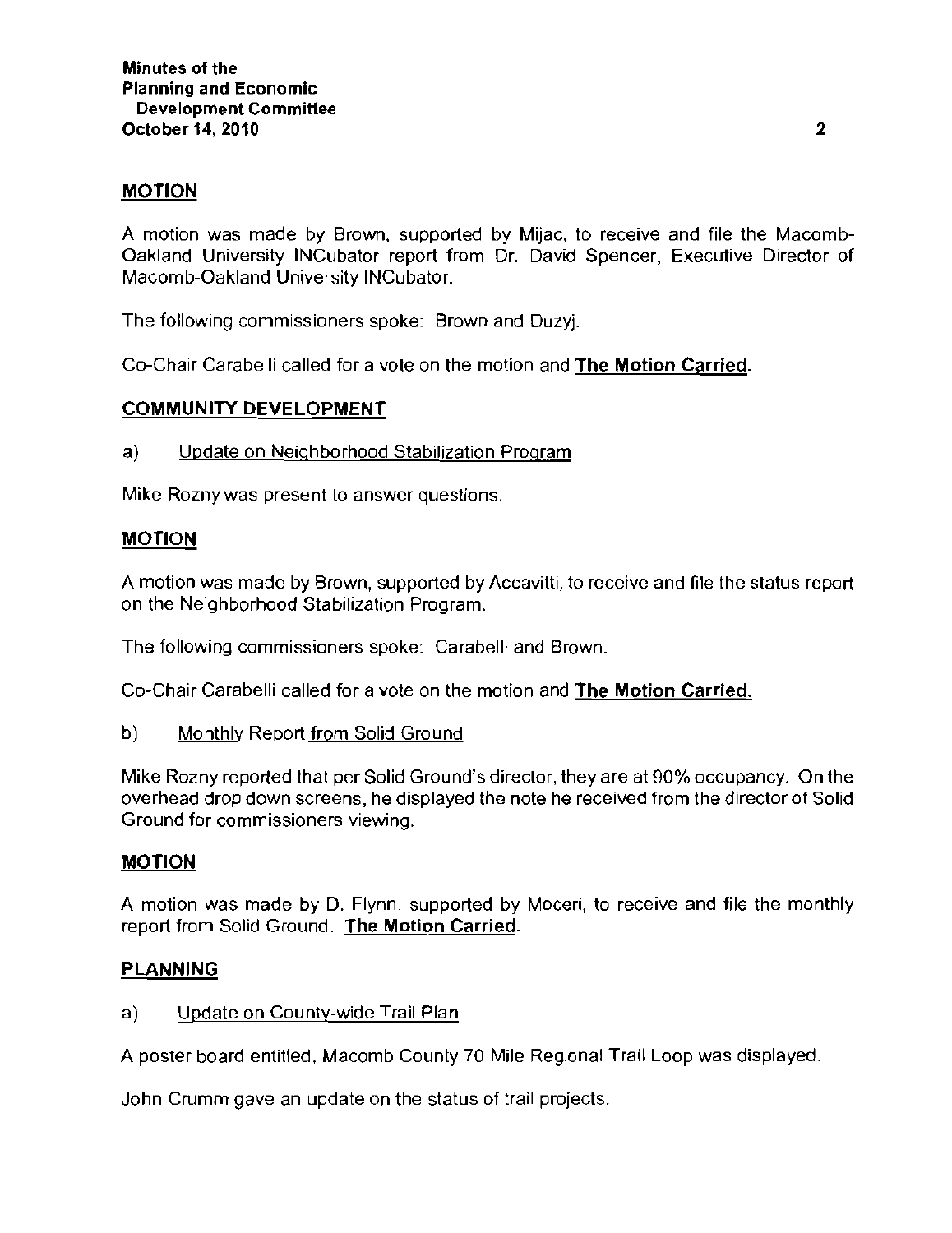The following commissioner spoke: Carabelli.

## MOTION

A motion was made by Vosburg, supported by Moceri, to receive and file the October 2010 update on the status of trail projects along the Macomb County 70 mile trail loop. The **Motion Carried.** 

### **FILM**

a) Request Approval of "Template" Location Agreement for Filming

Maria Zardis was present to answer questions.

### MOTION

A motion was made by Brown, supported by D. Flynn, to approve the "Template" Location Agreement which is to be used when filmmakers wish to use county facilities and property and authorize the Board Chair to execute each contract, when applicable. **Refer to the Finance Committee.** 

Commissioner Moceri noted a typographical error on the first page, section 3. The "b" in parenthesis needs to be properly spelled out.

The following commissioners spoke: Vosburg, Carabelli and Duzyj.

Co-Chair Carabelli called for a vote on the motion and **The Motion Carried.** 

### TOURISM

a) Report on Activities - Tourism Development Specialist

Kristen Grifka gave a brief overview of her three-page outlined report on the Lake St. Clair Tourism Development Program - Program Update as of October 2010.

### MOTION

A motion was made by Brown, supported by D. Flynn, to receive and file the report on the activities of the Tourism Development Specialist.

The following commissioners spoke: Brown, Carabelli, Vosburg and Moceri.

Co-Chair Carabelli called for a vote on the motion and **The Motion Carried.**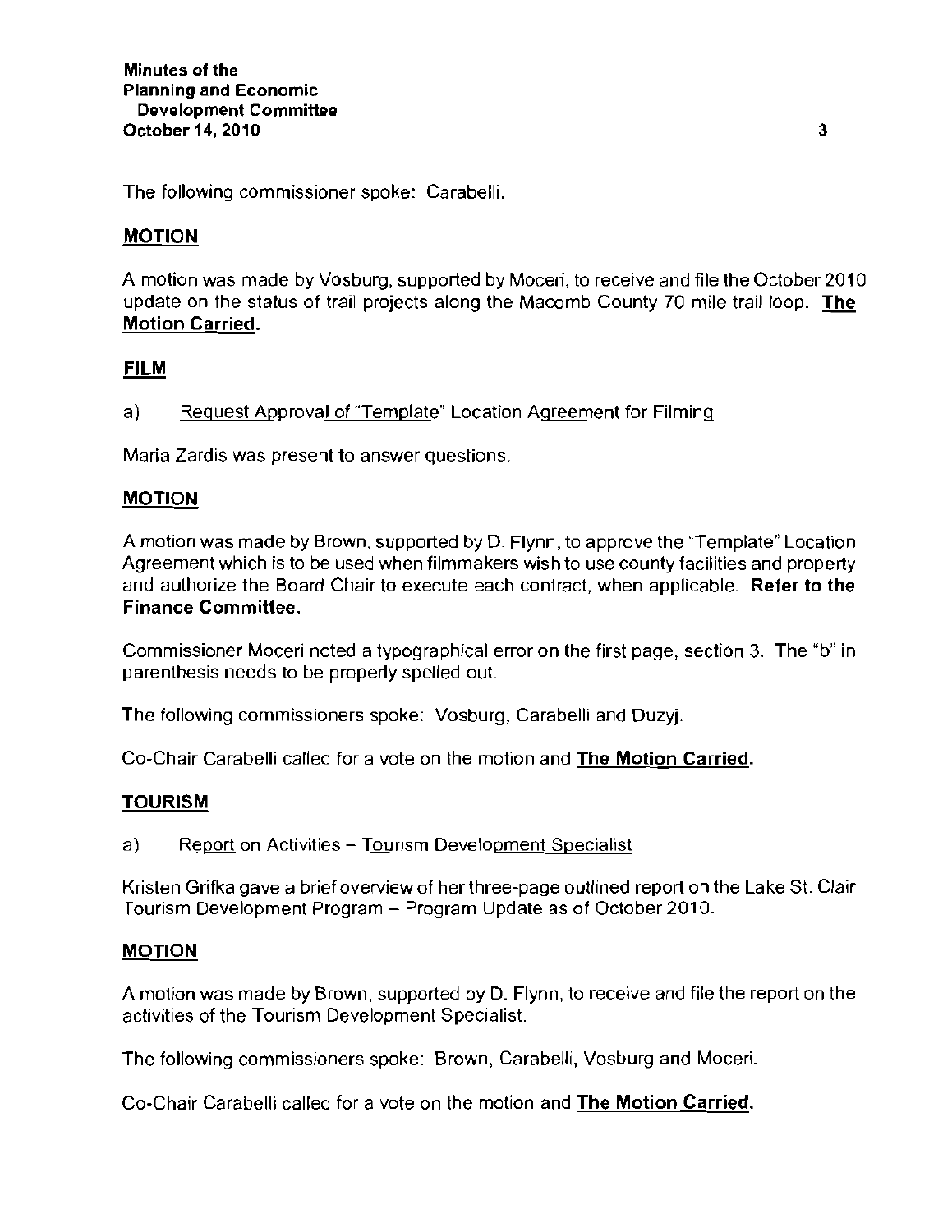## AGRICULTURE

a) Report on Activities - Agriculture Development Specialist

A two-page outlined Program Update as of October 2010 which was prepared by Grace Mutua, Macomb County MSU Extension Educator & Agriculture Economic Development Specialist was distributed.

Don Morandini indicated that due to a prior conflict, Grace Mutua was not able to attend this morning's committee meeting.

The following commissioner spoke: Brown.

### MOTION

A motion was made by Vosburg, supported by Accavitti, to receive and file the report on the activities of the Agriculture Development Specialist. The Motion Carried.

### ADMINISTRATIVE

a) Authorization to Travel and Participate in Automation Alley Domestic Trade Mission to Orlando, Florida - Army Science Conference & Exhibition (November 28 - December 2,2010)

Don Morandini was present to answer questions.

### MOTION

A motion was made by Vosburg, supported by Duzyj, to approve the department request to attend the Automation Alley Domestic Trade Mission to the Army Science Conference & Exhibition in Orlando, Florida. Refer to the Finance Committee.

The following commissioners spoke: Moceri, Carabelli and D. Flynn.

Co-Chair Carabelli called for a vote on the motion and The Motion Carried.

### ECONOMIC DEVELOPMENT EVENTS

| • October 27   | Tax Info for Sole Proprietors  | <b>SBTDC</b> |
|----------------|--------------------------------|--------------|
| • November $3$ | <b>Starting a Business</b>     | <b>SBTDC</b> |
| • November 4   | <b>Business Legal Issues</b>   | <b>SBTDC</b> |
| • November 10  | <b>Fundamentals of Finance</b> | <b>SBTDC</b> |
| • November 17  | Taxes & Your Home Office       | <b>SBTDC</b> |